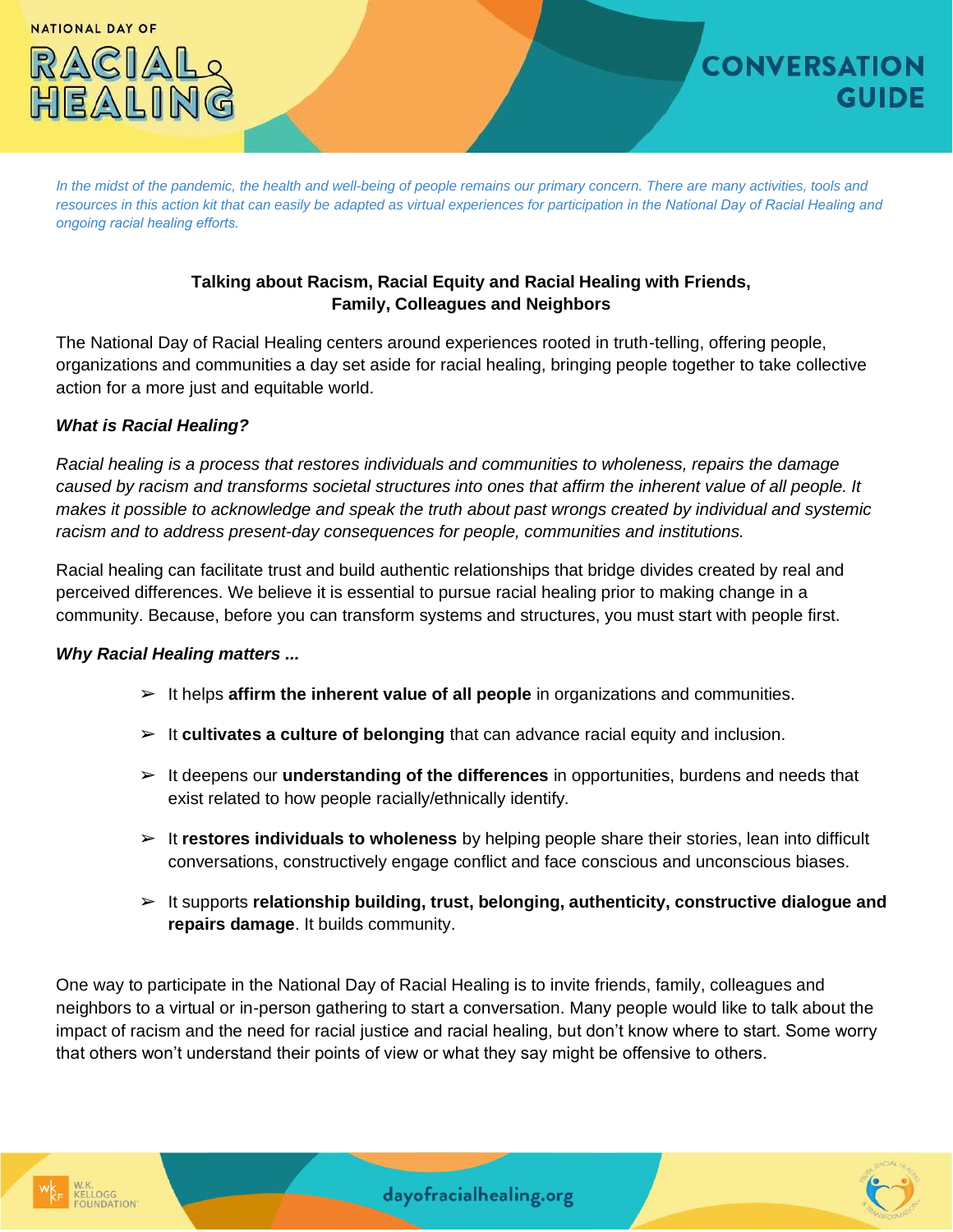**NATIONAL DAY OF** 



This guide can help you begin to have a conversation – either in person or virtually, despite these very real challenges. Recognizing that talking about racism can be challenging; your goals should be to commit to creating a safe space for people to be authentic and vulnerable, and to pave the way for future conversations.

### **CONVERSATION GUIDELINES**

Of course, creating a brave space involves a number of steps. You may want to reach out to friends and colleagues who have facilitated meaningful conversations for their advice and guidance. It may also be useful to explore online resources. But here are some basic suggestions.

Before you begin, you may want to have or ask participants to have refreshments available. Encourage people to introduce themselves to one another. From there, follow these five steps:

- 1. **Reinforce the Purpose** of this first conversation, which should be to explore, to listen and to learn from each other. As facilitator, you should steer participants away from blaming or belittling statements. Participants do not need to all agree or find an antidote to racism.
- 2. **Set Agreements** to encourage dialogue, mutual respect and deep listening to what others share. Write these agreements – such as "Practice Active Listening" and "Don't Interrupt"– in a visible place in your meeting room or as your virtual background.
	- Hopefully, you can encourage participants to be relaxed and comfortable with one another, especially as differences in beliefs and experiences emerge. A key for successful discussion is to be interested and deeply listen to what others have experienced, and to hear what they think.
		- Consider saying "I've never thought of that before  $-$  could you explain why you think that?" rather than "I don't believe it; that's never happened to me."
	- Recognize that people with good intentions misspeak or make statements that can hurt or offend. Letting others know how their words affect you, or might be misunderstood by others is useful, but ascribing intent can be counterproductive.
		- Consider saying "I feel frustrated (or I feel disrespected) when people say... because...", rather than, "That pisses me off; that's such a stupid (or racist) thing to say."
	- Establish strategies for everyone to participate, and to be heard. For instance, you might invite quieter participants to share their thoughts and/or questions and actively encourage more talkative guests to give space for other voices. (Perhaps include use of something like a talking stick or a virtual talking stick.)
	- Announce a strategy for brief "breather breaks" or "hitting the restart button," if the conversation veers into spaces that are too conflicted or unproductive. Select discussion moderator(s) responsible for helping everyone abide by the ground rules: Folks that everyone will acknowledge and respect.

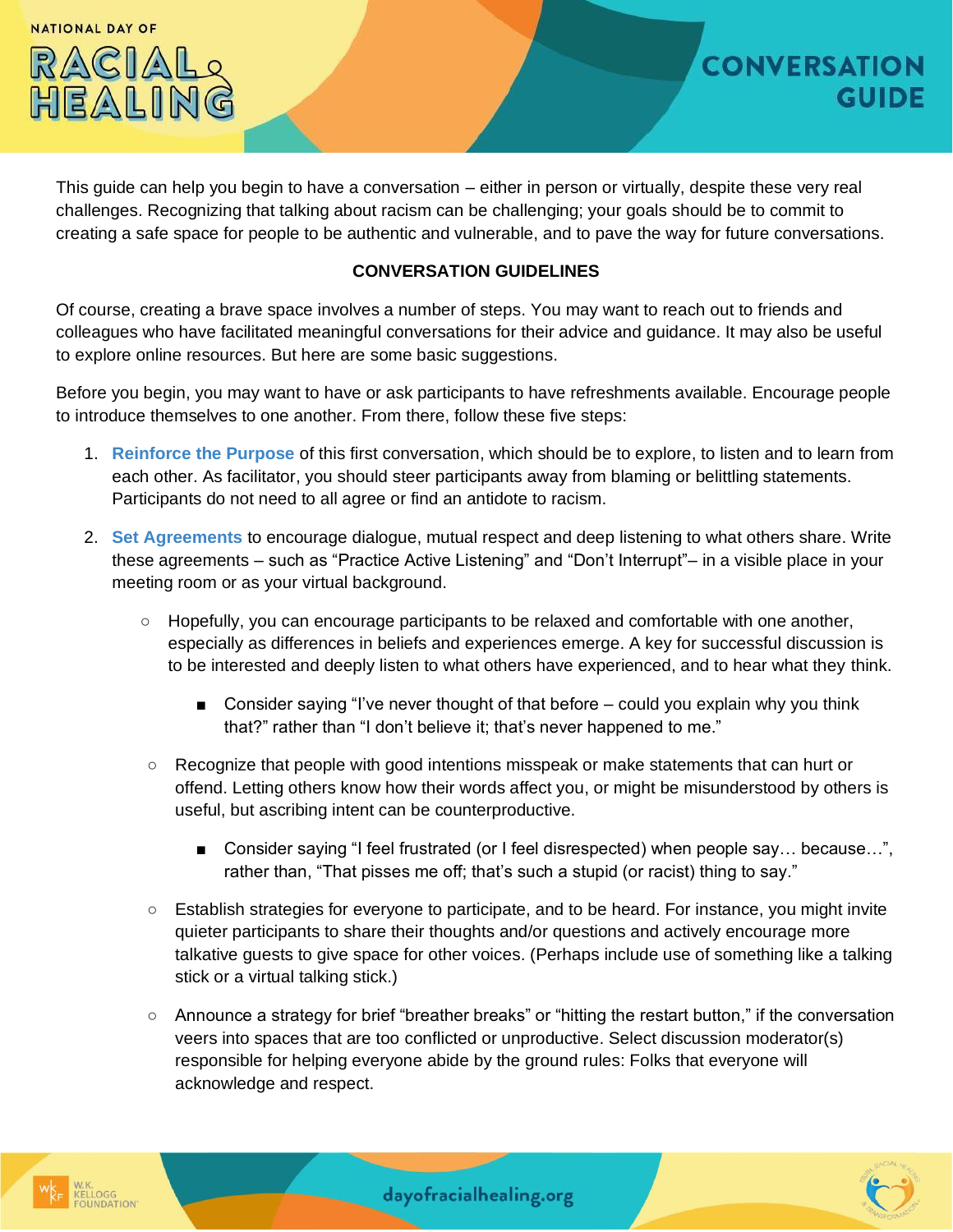

- 3. **Open the Conversation.** Begin with a conversation starter to help everyone get to know one another.
	- **Possible Conversation Starters:** Begin with one or two of the prompts below:
		- Tell about a place that makes you feel good.
		- Tell a story about something that you have lost or have found.
		- Tell a story about a surprise.
		- Tell a story about a time when you were generous.
		- Tell a story about a time you got angry.
		- Tell about someone you miss.
		- Tell something about how you played as a child.
- 4. **Deepen the Conversation.** Once you're all more comfortable, get serious and deepen the conversation using one or more of the following:
	- How often do you think about your racial or ethnic identity?
	- What aspect of your racial or ethnic identity makes you the proudest?
	- In what ways does being African American/Black/ Latino/Hispanic/ American Indian/Alaska Native/Asian/Pacific Islander/White impact your personal life?
	- Your professional life?
	- Have you ever experienced a situation where your racial or ethnic identity seemed to contribute to a problem or uncomfortable situation?
	- Does racial or ethnic identity enter in your process of making important or daily decisions? If so, how?
	- Have you ever felt "different" in a group setting because of your race/ethnicity? How did this affect you? How often/deeply do you interact with people of a different racial/ethnic identity other than your own? What is the nature of these relationships and interactions?
	- Have you ever witnessed someone being treated unfairly because of their racial or ethnic identity? If so, how did you respond? How did it make you feel? What would you do differently today?

After two or three people have shared, ask others to reflect on what they've heard and share what they related to or what stood out to them without blaming, shaming or rescuing. Then ask a few more people to share. Repeat the process.



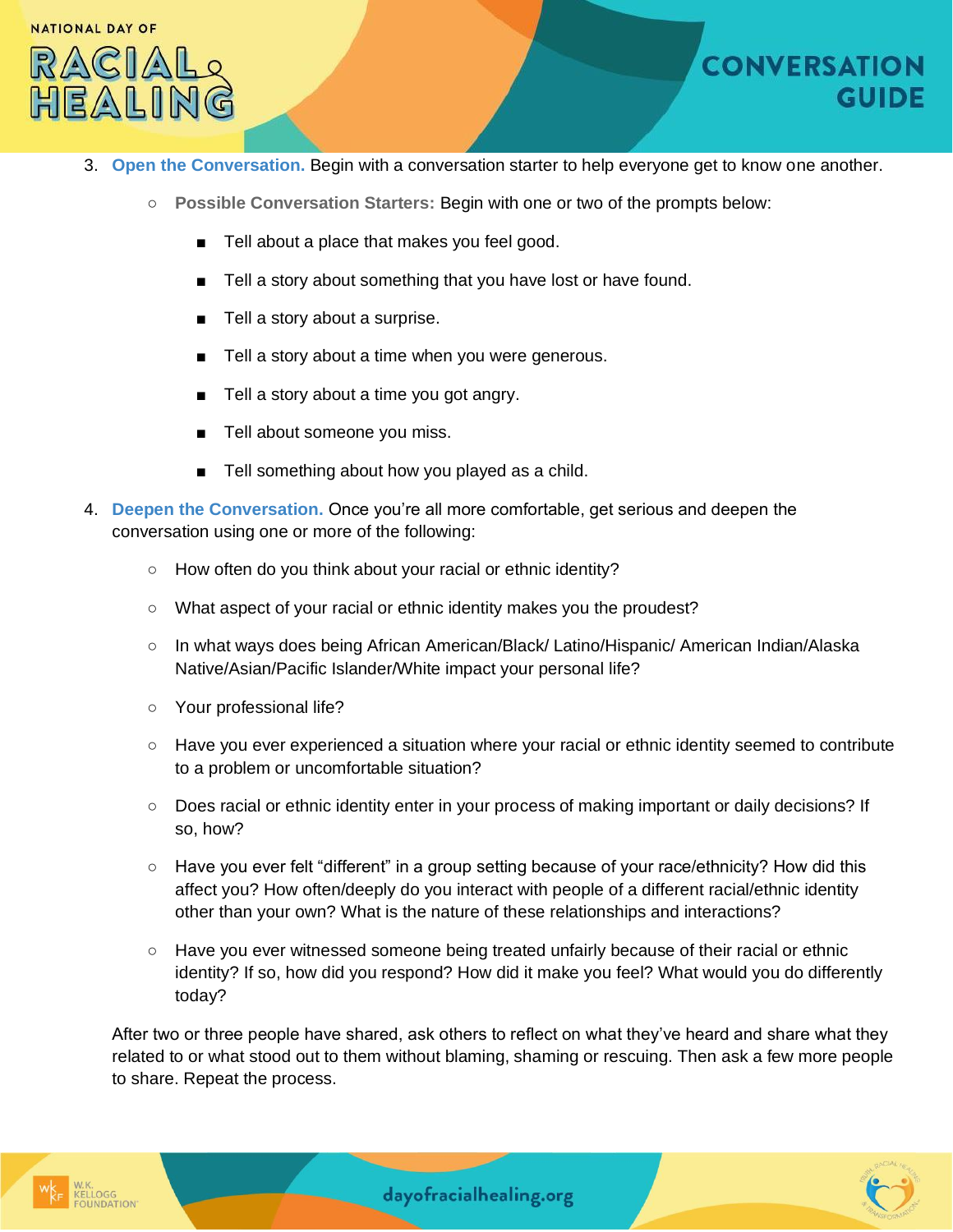

- 5. **Bring the Conversation to a Close.** As you reach a point where you feel it is time to close the conversation, consider doing any of the following:
	- Extend gratitude to everyone for their courage and willingness to participate.
	- As the host, share how this experience impacted you and offer space for others to share how the conversation impacted them. It can be as simple as sharing one word to summarize their feelings about the experience.
	- Encourage guests to share an appreciation for the group process or with someone in the group.
	- Encourage group members to follow up with someone from the conversation for deeper dialogue to continue learning and personal discovery.
	- Ask people to share what they learned about themselves or what is their one takeaway from the conversation.
	- Inquire if there are any actions people are inspired to take as a result of the conversation.
	- Schedule another conversation?

#### **Remember …**

Racial healing is an ongoing process, supportive of wholeness in individuals, communities and societies. It benefits all people because, regardless of background, we live in and are impacted by the narratives and conditions present throughout this increasingly interconnected world. This process provides opportunities to acknowledge the tremendous damage inflicted by individual and systemic racism. When grounded in respectful truth and empathy and oriented toward equity, it has restorative potential to affirm the inherent value of all people.